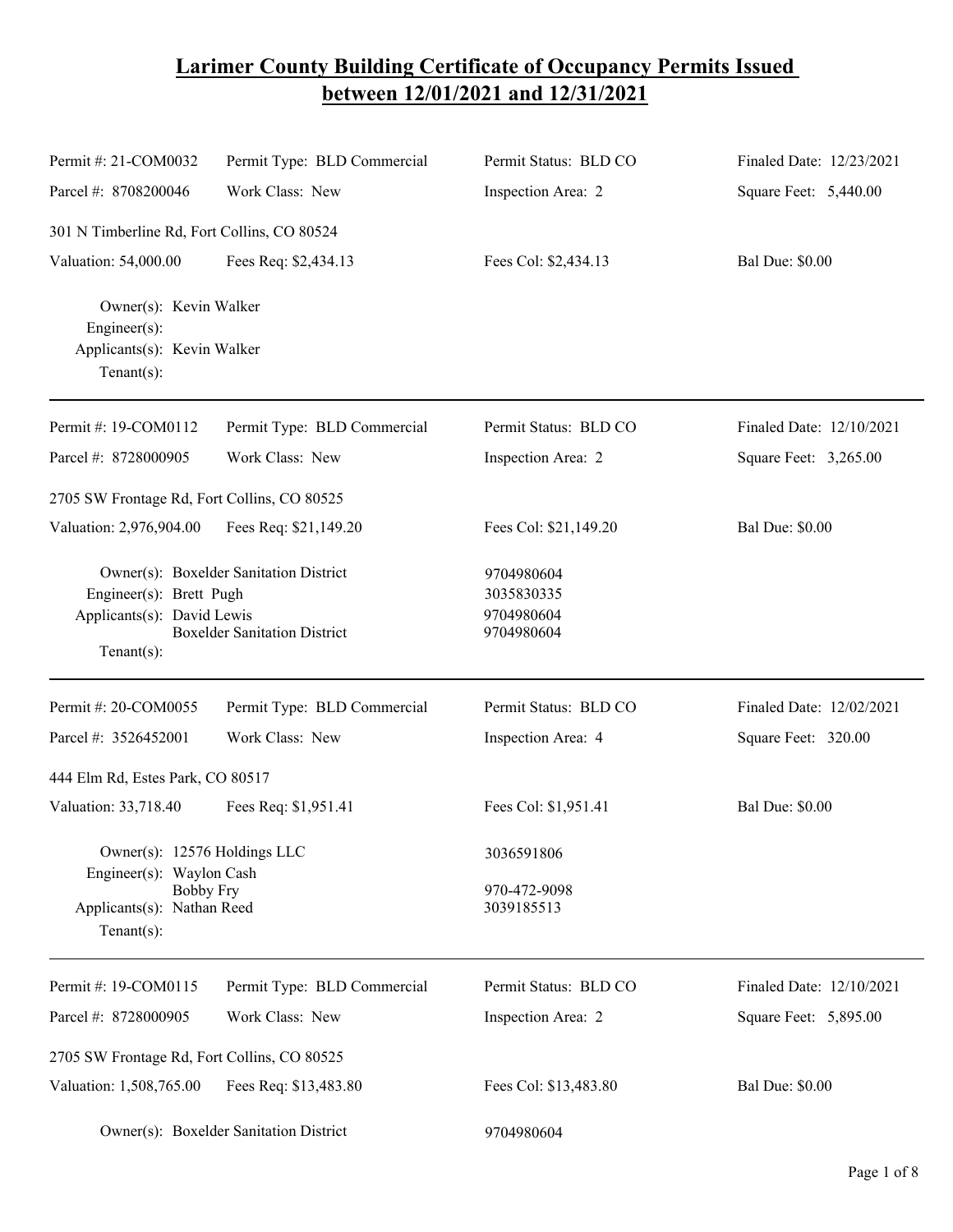Engineer(s): Brett Pugh 3035830335 Applicants(s): David Lewis 9704980604 Boxelder Sanitation District 9704980604 Tenant(s): Permit #: 19-COM0049 Parcel #: 9707000905 Permit Type: BLD Commercial Work Class: New Permit Status: BLD CO Inspection Area: 2 Finaled Date: 12/01/2021 Square Feet: 20,174.00 4424 Laporte Ave, Fort Collins, CO 80521 Valuation: 5,050,000.00 Fees Req: \$31,948.76 Fees Col: \$31,948.76 Bal Due: \$0.00 Owner(s): Soldier Canyon Water 9704823143 Engineer(s): Shelley Trujillo 3032912128 Applicants(s): Jenna Beairsto 9709040490 Tenant(s): Permit #: 20-COM0042 Parcel #: 8716223010 Permit Type: BLD Commercial Work Class: Tenant Finish/Change of **Occupancy** Permit Status: BLD CO Inspection Area: 2 Finaled Date: 12/23/2021 Square Feet: 4,180.00 3529 E Mulberry St, Fort Collins, CO 80524 Valuation: 25,020.00 Fees Req: \$940.74 Fees Col: \$940.74 Bal Due: \$0.00 Owner(s): James Schultz 7204439222 Engineer(s): Applicants(s): Carmen Cote 7204439222 Tenant(s): Permit #: 73-6261 Parcel #: 0508106018 Permit Type: BLD Pre-1998 Work Class: Pre-1998 Permit Status: BLD CO Inspection Area: Finaled Date: 12/08/2021 Square Feet: 0.00 51 Jasper Lake Rd, Loveland, CO 80537 Valuation: 0.00 Fees Req: Fees Col: Fees Col: Bal Due: Owner(s): Engineer(s): Applicants(s): Tenant(s): Permit #: 21-RES0477 Parcel #: 3714306062 Permit Type: BLD Residential Work Class: Conversion to Dwelling Unit Permit Status: BLD CO Inspection Area: 6 Finaled Date: 12/29/2021 Square Feet: 768.00 21 Inca Dr, Bellvue, CO 80512 Valuation: 32,327.58 Fees Req: \$3,528.93 Fees Col: \$3,528.93 Bal Due: \$0.00 Owner(s): Wayne Baumann 9709806340 Bret Baumann 9704849511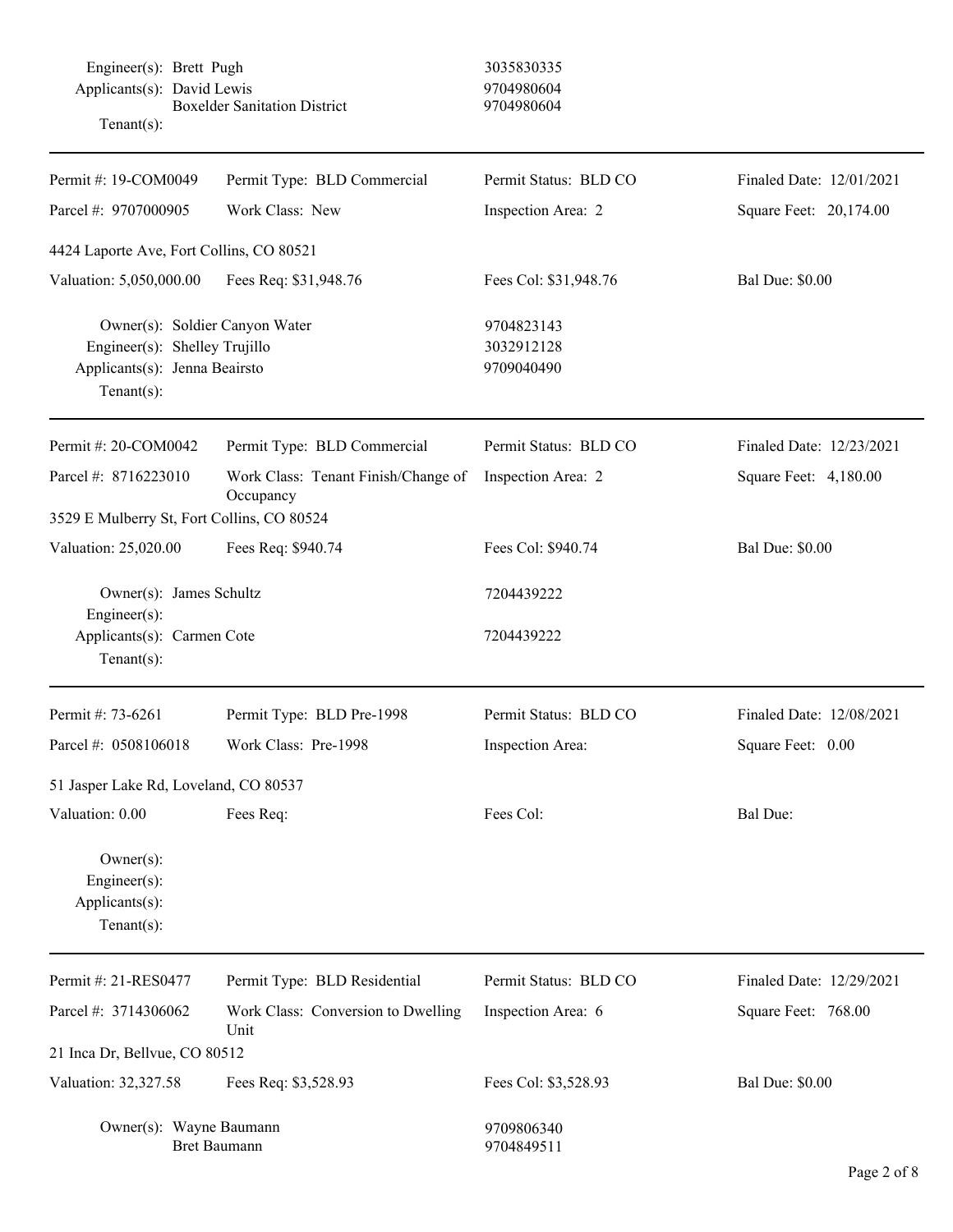| Permit #: 21-RES0766                                                | Permit Type: BLD Residential                                      | Permit Status: BLD CO    | Finaled Date: 12/22/2021 |
|---------------------------------------------------------------------|-------------------------------------------------------------------|--------------------------|--------------------------|
| Parcel #: 3427100048                                                | Work Class: Conversion to Short-Term Inspection Area: 4<br>Rental |                          | Square Feet: 0.00        |
| 75 Aspen Meadow Ln, Estes Park, CO 80517                            |                                                                   |                          |                          |
| Valuation: 0.00                                                     | Fees Req: \$300.00                                                | Fees Col: \$300.00       | <b>Bal Due: \$0.00</b>   |
| Owner(s): Teresa Coy<br>Engineer $(s)$ :                            |                                                                   | 3038844850               |                          |
| Applicants(s): Danna Ortiz<br>Tenant $(s)$ :                        |                                                                   | 3038844850               |                          |
| Permit #: 21-RES0707                                                | Permit Type: BLD Residential                                      | Permit Status: BLD CO    | Finaled Date: 12/30/2021 |
| Parcel #: 3527404007                                                | Work Class: Conversion to Short-Term Inspection Area: 4<br>Rental |                          | Square Feet: 0.00        |
| 681 Larkspur Rd, Estes Park, CO 80517                               |                                                                   |                          |                          |
| Valuation: 0.00                                                     | Fees Req: \$300.00                                                | Fees Col: \$300.00       | <b>Bal Due: \$0.00</b>   |
| Owner(s): Michael Albright<br>Susan Albright<br>Engineer(s):        |                                                                   | 5126946573<br>5129227793 |                          |
| Applicants(s): Michael Albright<br>Susan Albright<br>Tenant $(s)$ : |                                                                   | 5126946573<br>5129227793 |                          |
| Permit #: 21-RES0472                                                | Permit Type: BLD Residential                                      | Permit Status: BLD CO    | Finaled Date: 12/15/2021 |
| Parcel #: 3516400006                                                | Work Class: Conversion to Short-Term Inspection Area: 4<br>Rental |                          | Square Feet: 0.00        |
| 1524 Fish Hatchery Rd, Estes Park, CO 80517                         |                                                                   |                          |                          |
| Valuation: 0.00                                                     | Fees Req: \$300.00                                                | Fees Col: \$300.00       | <b>Bal Due: \$0.00</b>   |
| Voiland Cabin Trust<br>$Owner(s)$ :                                 |                                                                   | 3035037790               |                          |
| Engineer(s):<br>Applicants(s): Abbey Pointius<br>Tenant $(s)$ :     |                                                                   | 9705990688               |                          |
| Permit #: 21-RES0131                                                | Permit Type: BLD Residential                                      | Permit Status: BLD CO    | Finaled Date: 12/07/2021 |
| Parcel #: 9731319032                                                | Work Class: Conversion to Short-Term Inspection Area: 2<br>Rental |                          | Square Feet: 0.00        |
| 5009 Parkview Dr, Fort Collins, CO 80526                            |                                                                   |                          |                          |
| Valuation: 0.00                                                     | Fees Req: \$300.00                                                | Fees Col: \$300.00       | <b>Bal Due: \$0.00</b>   |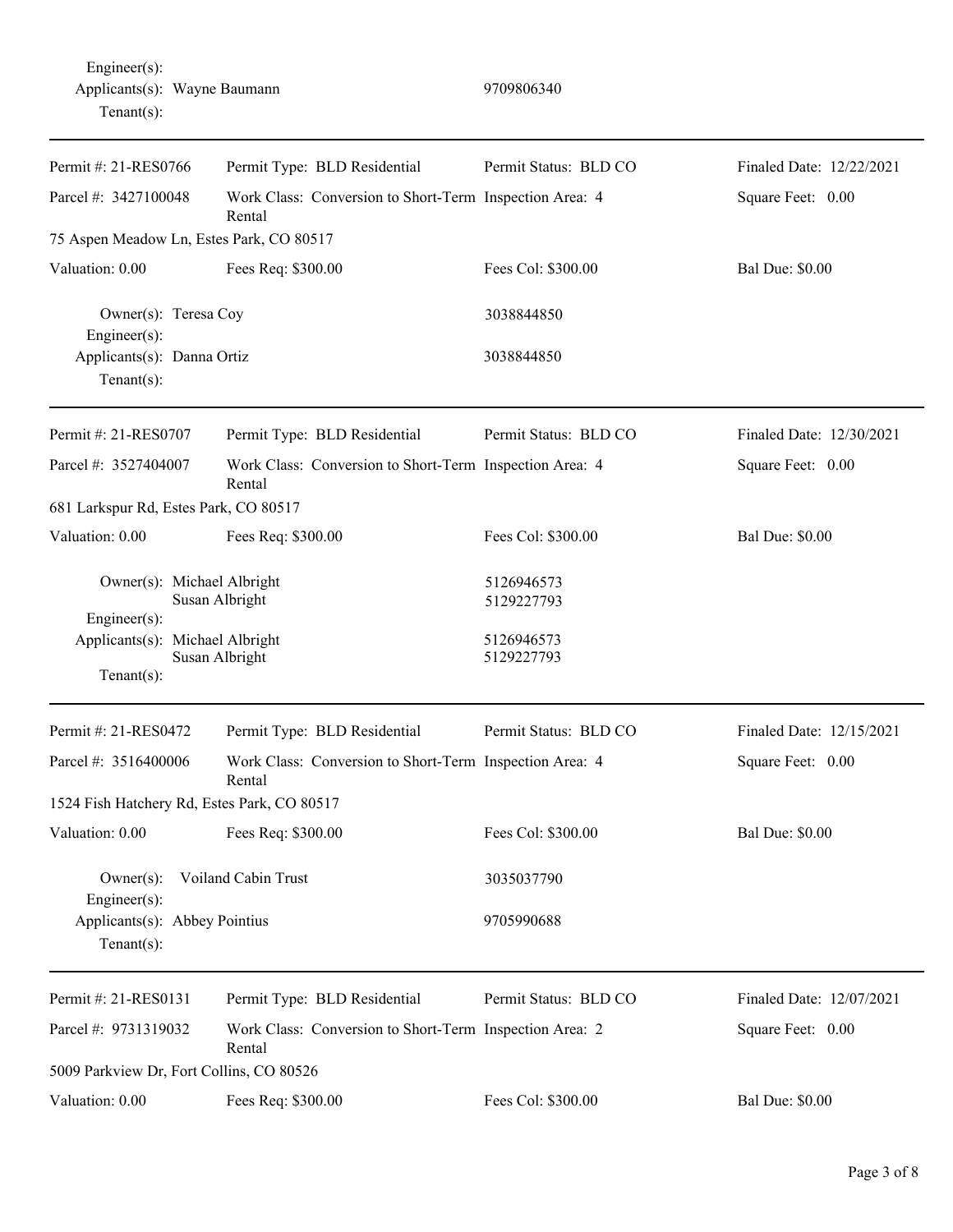| Owner(s): Madeleine Wilbur                                                           |                                                                   | 9702139358            |                          |
|--------------------------------------------------------------------------------------|-------------------------------------------------------------------|-----------------------|--------------------------|
| Engineer(s):<br>Applicants(s): Alistair Cook<br>Tenant $(s)$ :                       |                                                                   | 9702139358            |                          |
| Permit #: 21-RES0699                                                                 | Permit Type: BLD Residential                                      | Permit Status: BLD CO | Finaled Date: 12/23/2021 |
| Parcel #: 3535415001                                                                 | Work Class: Conversion to Short-Term Inspection Area: 4<br>Rental |                       | Square Feet: 0.00        |
| 1068 Alpaca Farm Way, Estes Park, CO 80517                                           |                                                                   |                       |                          |
| Valuation: 0.00                                                                      | Fees Req: \$300.00                                                | Fees Col: \$300.00    | <b>Bal Due: \$0.00</b>   |
| Owner(s): Seth Hanson<br>Engineer(s):                                                |                                                                   | 9703107498            |                          |
| Applicants(s): Seth Hanson<br>Tenant $(s)$ :                                         |                                                                   | 9703107498            |                          |
| Permit #: 20-RES0005                                                                 | Permit Type: BLD Residential                                      | Permit Status: BLD CO | Finaled Date: 12/06/2021 |
| Parcel #: 3527405004                                                                 | Work Class: Conversion to Vacation<br>Home                        | Inspection Area: 4    | Square Feet: 0.00        |
| 2050 Upper High Dr, Estes Park, CO 80517                                             |                                                                   |                       |                          |
| Valuation: 0.00                                                                      | Fees Req: \$200.00                                                | Fees Col: \$200.00    | <b>Bal Due: \$0.00</b>   |
| Owner(s): Jack Irving<br>Engineer(s):<br>Applicants(s): Jack Irving<br>$Tenant(s)$ : |                                                                   |                       |                          |
| Permit #: 21-RES0276                                                                 | Permit Type: BLD Residential                                      | Permit Status: BLD CO | Finaled Date: 12/23/2021 |
| Parcel #: 0914000023                                                                 | Work Class: New                                                   | Inspection Area: 5    | Square Feet: 4,220.00    |
|                                                                                      | 1071 Bonner Springs Ranch Rd, Laporte, CO 80535                   |                       |                          |
| Valuation: 225,000.00                                                                | Fees Req: \$6,536.44                                              | Fees Col: \$6,536.44  | <b>Bal Due: \$0.00</b>   |
| Owner(s): Benjamin Merrell                                                           | Laurel Merrell                                                    |                       |                          |
| Engineer(s):<br>Applicants(s): Corey McCormick<br>$Tenant(s)$ :                      |                                                                   | 9707753734            |                          |
| Permit #: 20-RES0734                                                                 | Permit Type: BLD Residential                                      | Permit Status: BLD CO | Finaled Date: 12/02/2021 |
| Parcel #: 2912305014                                                                 | Work Class: New                                                   | Inspection Area: 5    | Square Feet: 1,770.00    |
| 200 Gordon Ct, Livermore, CO 80536                                                   |                                                                   |                       |                          |
| Valuation: 230,000.00                                                                | Fees Req: \$8,307.03                                              | Fees Col: \$8,307.03  | <b>Bal Due: \$0.00</b>   |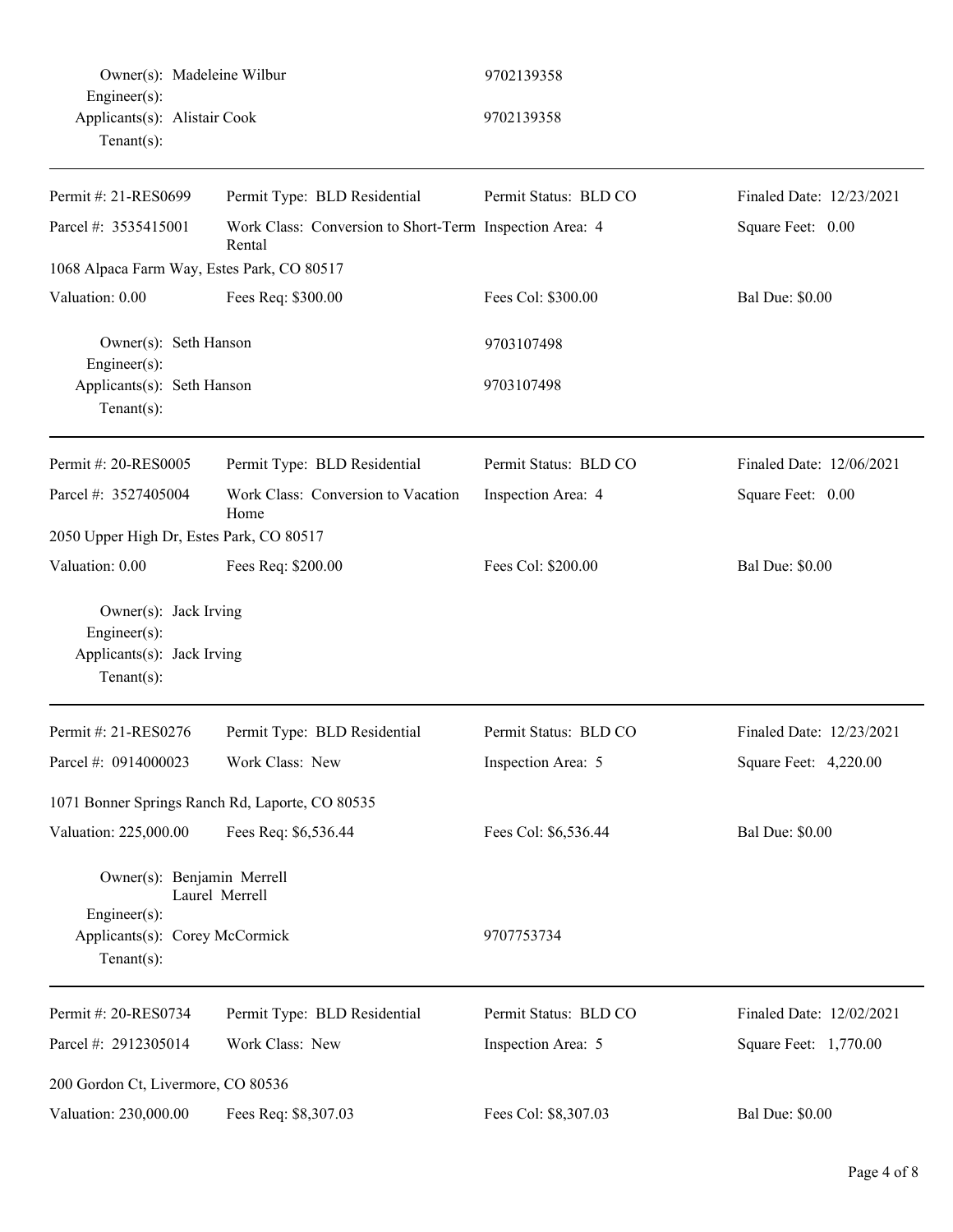Owner(s): Brett Fitzgerald 9707990181 Engineer(s): Applicants(s): Brett Fitzgerald 9707990181 Tenant(s):

| Permit #: 18-RES0421                                                           | Permit Type: BLD Residential | Permit Status: BLD CO    | Finaled Date: 12/06/2021 |
|--------------------------------------------------------------------------------|------------------------------|--------------------------|--------------------------|
| Parcel #: 2924205031                                                           | Work Class: New              | Inspection Area: 5       | Square Feet: 2,400.00    |
| 224 W Quandary Ct, Livermore, CO 80536                                         |                              |                          |                          |
| Valuation: 227,061.00                                                          | Fees Req: \$7,555.75         | Fees Col: \$7,555.75     | <b>Bal Due: \$0.00</b>   |
| Owner(s): William McKinney<br>$Engineering(s)$ :                               | Rebecca McKinney             | 8132459003<br>8132459003 |                          |
| Applicants(s): William McKinney<br>Tenant $(s)$ :                              |                              | 8132459003               |                          |
| Permit #: 18-RES0406                                                           | Permit Type: BLD Residential | Permit Status: BLD CO    | Finaled Date: 12/08/2021 |
| Parcel #: 0723000035                                                           | Work Class: New              | Inspection Area: 2       | Square Feet: 7,232.00    |
| 16132 Steller Ridge Rd, Loveland, CO 80538                                     |                              |                          |                          |
| Valuation: 2,370,000.00                                                        | Fees Req: \$24,974.30        | Fees Col: \$24,974.30    | <b>Bal Due: \$0.00</b>   |
| Owner(s): Stacy Fisher<br><b>Timothy Fisher</b><br>Engineer(s): Jeffrey Schalk |                              | 3032507182<br>3032507182 |                          |
| Applicants(s): Chandler Souther<br>Tenant $(s)$ :                              |                              | 970-381-7699             |                          |
| Permit #: 18-RES0494                                                           | Permit Type: BLD Residential | Permit Status: BLD CO    | Finaled Date: 12/06/2021 |
| Parcel #: 8835408001                                                           | Work Class: New              | Inspection Area: 1       | Square Feet: 7,563.00    |
| 1843 Contentment Ln, Fort Collins, CO 80524                                    |                              |                          |                          |
| Valuation: 490,000.00                                                          | Fees Req: \$17,007.08        | Fees Col: \$17,007.08    | <b>Bal Due: \$0.00</b>   |
| Owner(s): Kelly Moe<br>Eric Moe<br>Engineer(s):                                |                              | 9705568897               |                          |
| Applicants(s): Eric Moe<br>$Tenant(s)$ :                                       |                              |                          |                          |
| Permit #: 18-RES0904                                                           | Permit Type: BLD Residential | Permit Status: BLD CO    | Finaled Date: 12/20/2021 |
| Parcel #: 8802106018                                                           | Work Class: New              | Inspection Area: 1       | Square Feet: 7,020.00    |

7255 Lakota Dr, Wellington, CO 80549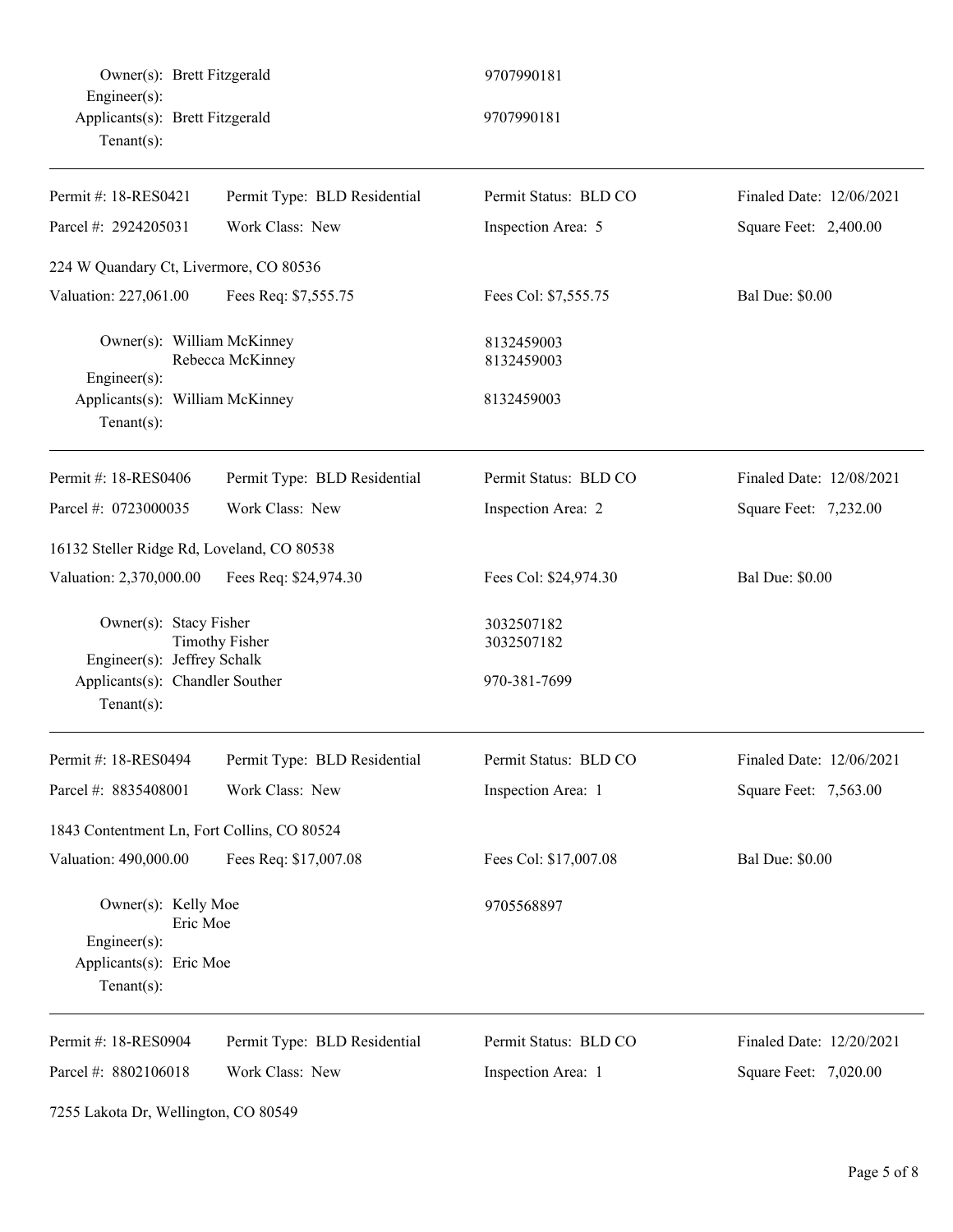| Valuation: 414,546.00                                                                            | Fees Req: \$14,681.81        | Fees Col: \$14,681.81                  | <b>Bal Due: \$0.00</b>   |
|--------------------------------------------------------------------------------------------------|------------------------------|----------------------------------------|--------------------------|
| Owner(s): J Goodell Homes Inc.<br>Jeff Goodell                                                   |                              | 9702311242                             |                          |
| $Engineer(s)$ :<br>Applicants(s): Jeff Goodell<br>Tenant $(s)$ :                                 |                              | 9702311242                             |                          |
| Permit #: 21-RES0051                                                                             | Permit Type: BLD Residential | Permit Status: BLD CO                  | Finaled Date: 12/06/2021 |
| Parcel #: 8926105002                                                                             | Work Class: New              | Inspection Area: 1                     | Square Feet: 2,512.00    |
| 9696 Hat Trick Ln, Wellington, CO 80549                                                          |                              |                                        |                          |
| Valuation: 250,000.00                                                                            | Fees Req: \$12,736.30        | Fees Col: \$12,736.30                  | <b>Bal Due: \$0.00</b>   |
| Owner(s): John Stultz<br>Engineer $(s)$ :                                                        |                              | 9708170186                             |                          |
| Applicants(s): John Stultz<br>Tenant $(s)$ :                                                     |                              | 9708170186                             |                          |
| Permit #: 20-RES0752                                                                             | Permit Type: BLD Residential | Permit Status: BLD CO                  | Finaled Date: 12/10/2021 |
| Parcel #: 9416406007                                                                             | Work Class: New              | Inspection Area: 3                     | Square Feet: 7,308.00    |
| 551 Talons Reach Run, Berthoud, CO 80513                                                         |                              |                                        |                          |
| Valuation: 750,000.00                                                                            | Fees Req: \$19,970.76        | Fees Col: \$19,970.76                  | <b>Bal Due: \$0.00</b>   |
| Owner(s): David Havel<br>Engineer(s): Dustin Lambert<br>Applicants(s): David Havel<br>Tenant(s): |                              | 3038987370<br>3037159885<br>3038987370 |                          |
| Permit #: 21-RES0041                                                                             | Permit Type: BLD Residential | Permit Status: BLD CO                  | Finaled Date: 12/10/2021 |
| Parcel #: 9416406004                                                                             | Work Class: New              | Inspection Area: 3                     | Square Feet: 5,865.00    |
| 528 Nesting Eagles Way, Berthoud, CO 80513                                                       |                              |                                        |                          |
| Valuation: 458,107.00                                                                            | Fees Req: \$16,856.26        | Fees Col: \$16,856.26                  | <b>Bal Due: \$0.00</b>   |
| Owner(s): Roy Krughoff<br>Engineer(s):                                                           | Krughoff Properties II LLC   | 7203638101<br>7203638101               |                          |
| Applicants(s): Roy Krughoff<br>Tenant $(s)$ :                                                    | Thomas Wright                | 7203638101<br>3035885005               |                          |
| Permit #: 20-RES0193                                                                             | Permit Type: BLD Residential | Permit Status: BLD CO                  | Finaled Date: 12/10/2021 |
| Parcel #: 3535400094                                                                             | Work Class: New              | Inspection Area: 4                     | Square Feet: 2,366.00    |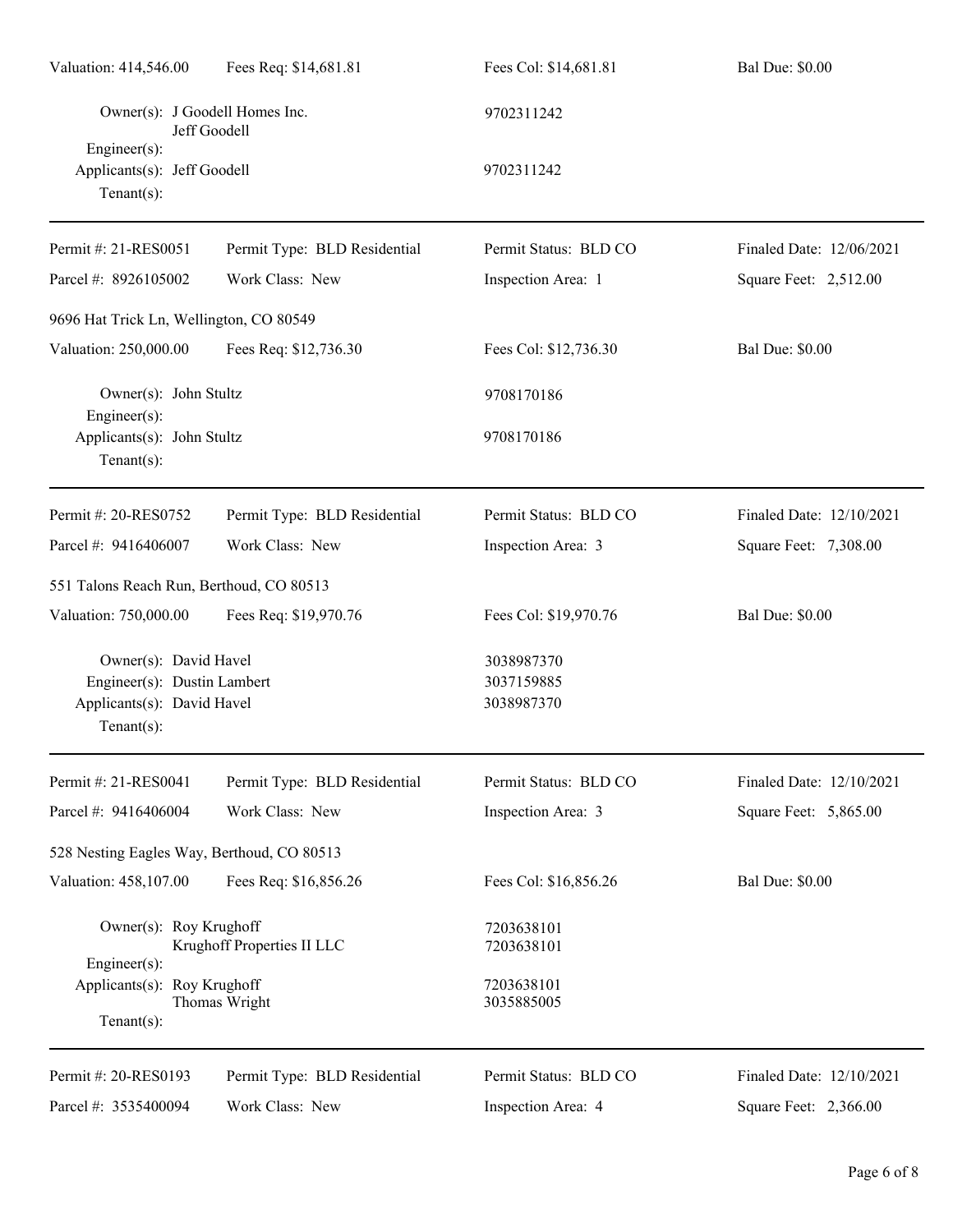| 1120 Upper Broadview, Estes Park, CO 80517                                                              |                                                     |                                          |                          |
|---------------------------------------------------------------------------------------------------------|-----------------------------------------------------|------------------------------------------|--------------------------|
| Valuation: 360,000.00                                                                                   | Fees Req: \$15,109.38                               | Fees Col: \$15,109.38                    | <b>Bal Due: \$0.00</b>   |
| Owner(s): Opportunity Ridge LLC<br>Engineer $(s)$ :                                                     |                                                     | 9703107432                               |                          |
| Applicants(s): Seth Hanson                                                                              |                                                     | 9703107498                               |                          |
| Tenant $(s)$ :                                                                                          | Kingswood Homes Inc                                 | 9702197868                               |                          |
| Permit #: 18-RES0419                                                                                    | Permit Type: BLD Residential                        | Permit Status: BLD CO                    | Finaled Date: 12/21/2021 |
| Parcel #: 2534206002                                                                                    | Work Class: New                                     | Inspection Area: 4                       | Square Feet: 4,076.00    |
| 18 Estes Valley View Ct, Estes Park, CO 80517                                                           |                                                     |                                          |                          |
| Valuation: 250,000.00                                                                                   | Fees Req: \$7,366.81                                | Fees Col: \$7,366.81                     | <b>Bal Due: \$0.00</b>   |
| Owner(s): Jason Wigget<br>Engineer(s): Edward Elingson<br>Applicants(s): Jason Wigget<br>Tenant $(s)$ : |                                                     | 8155433031<br>4145598521<br>8155433031   |                          |
| Permit #: 21-RES0235                                                                                    | Permit Type: BLD Residential                        | Permit Status: BLD CO                    | Finaled Date: 12/16/2021 |
| Parcel #: 4013206075                                                                                    | Work Class: New                                     | Inspection Area: 5                       | Square Feet: 2,704.00    |
|                                                                                                         | 4525 N County Road 73C, Red Feather Lakes, CO 80545 |                                          |                          |
| Valuation: 353,663.00                                                                                   | Fees Req: \$9,128.02                                | Fees Col: \$9,128.02                     | <b>Bal Due: \$0.00</b>   |
| Owner(s): Jennifer Ray                                                                                  |                                                     | 9706914041                               |                          |
| Engineer(s): Kevin Forbes                                                                               | Theodore Ray                                        | 9702326014                               |                          |
| Applicants(s): Michael Franklin                                                                         |                                                     | 9700690088                               |                          |
| Tenant $(s)$ :                                                                                          |                                                     |                                          |                          |
| Permit #: 20-RES0212                                                                                    | Permit Type: BLD Residential                        | Permit Status: BLD CO                    | Finaled Date: 12/07/2021 |
| Parcel #: 3410113016                                                                                    | Work Class: New                                     | Inspection Area: 4                       | Square Feet: 5,250.00    |
| 3425 Eaglecliff Circle Dr, Estes Park, CO 80517                                                         |                                                     |                                          |                          |
| Valuation: 900,000.00                                                                                   | Fees Req: \$19,180.27                               | Fees Col: \$19,180.27                    | <b>Bal Due: \$0.00</b>   |
| $Owner(s)$ :<br>Engineer(s): David Bangs<br>Applicants(s): Don Darling<br>Tenant $(s)$ :                | Susan M Mcdermott Trust                             | 9705861881<br>9703088221<br>970-586-1047 |                          |
| Permit #: 15-B1389                                                                                      | Permit Type: BLD Residential                        | Permit Status: BLD CO                    | Finaled Date: 12/30/2021 |
| Parcel #: 1425400004                                                                                    | Work Class: New                                     | Inspection Area: 4                       | Square Feet: 1,904.00    |